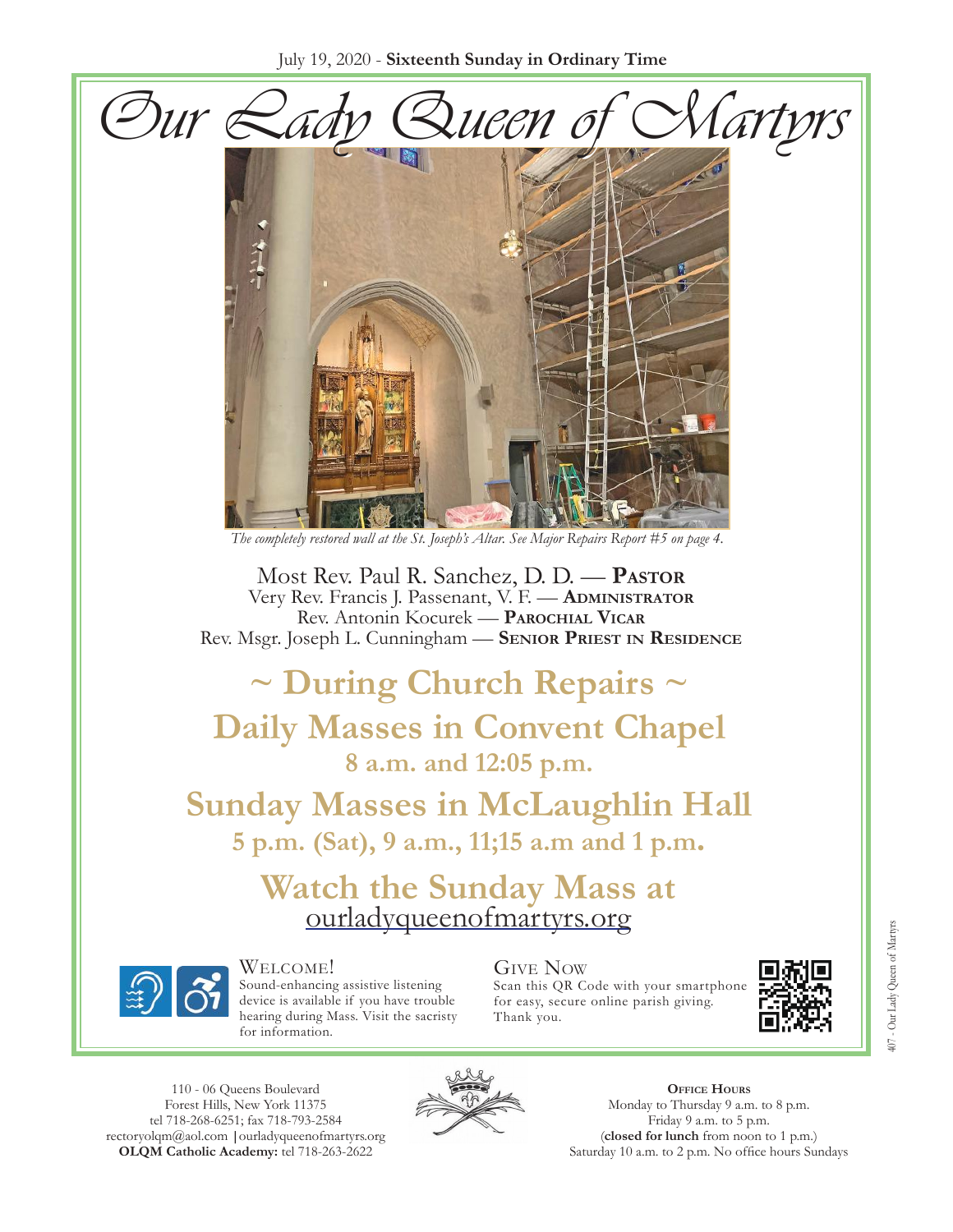### **Masses for the Week**

*Saturday, July 18* **Saint Camillus de Lellis** 8 a.m. Roberto Silva Sr. 12:05 p.m. Nora Mullin 5 p.m. Victor Maldonado

*Sunday, July 19* Parishioners of Our Lady Queen of Martyrs

*Monday, July 20* **Saint Apollinaris** 8 a.m. Mass of Thanksgiving 12:05 p.m. Clara de Guzman Guballa

*Tuesday, July 21*

**Saint Lawrence of Brindisi** 8 a.m. Saundra Hollingsworth [anniversary] 12:05 p.m. Maria Feretic

*Wednesday, July 22*

**Saint Mary Magdalene** 8 a.m. Mass of Thanksgiving to the Sacred Heart of Jesus 12:05 p.m. Lillian MacCall

> *Thursday, July 23* **Saint Bridget** 8 a.m. Zofia Barbara Chodor 12:05 p.m. Vasiliy Turkin

> > *Friday, July 24*

**Saint Sharbel Makhlūf** 8 a.m. Helena Sosnowska 12:05 p.m. Beverly Beard

*Saturday, July 25* **Saint James** 8 a.m. Elisa A. Fule 12:05 p.m. Paul Cienki

# **Remember Our Sick**

Blanche Aeppli, Joseph and Mary Augustine, Donald Begola, Alexander Berardino, Peter Berardino, Mark Bradley, Joseph Buatta, Susan Campbell, James Cardone, Jeffrey Carrasquillo, Anna Caccavalla, MaryAnn Cornell, Irene Cucurella, Tracy Cuva, Danielle D'Agostino, Norman Doucette, Baby Luka Dudashvili, Nancy Feldman, Stephanie Feldman, Estrela Feliciano, Michael Flannery, Alice Fromer, Ogan Gates, Kathleen and Brian Gordon, Pat Gmerek, Cathie Greulich, Paulina Guballa, Alexander Gutierrez, Philip Hassialis, Sean Harrison, Giles Houghton, Sandy Imperante, Michael H. Jordan, Migdalia Leon, Maria Leon Santiago, James Lung, Nancy Martin, Liz Maryon, John Nikol, Connie Panella, Maureen Piatt, Bonnie Post, Gloria Rodriguez, Dr. Anthony Sarro, Scaturro family, Robert Sorsaia, Frank Soriente, Nick Spaventa, Maria Viesta, Brittany Zaita—**and all parishioners currently in nursing homes, hospitals or confined to their homes**

### **Main Events of the Week**

*Sunday, July 19 – Saturday, July 25*

### **WELCOME BACK!**

**Our Lady Queen of Martyrs public celebration of Mass resumes in a limited capacity.** 

**Thank you for your prayers and your patience!**

**Daily Masses (Mon-Sat) at 8 a.m. & 12:05 p.m. will be celebrated in the Convent Chapel.**

**Sunday Masses at 5 p.m. (Sat), 9 a.m., 11:15 a.m. & 1 p.m. will be celebrated in McLaughlin Hall**  while the church undergoes repairs.

**We will follow procedures for the safety of all!**

*Confession Times (until further notice)* **Tuesdays and Thursdays at 11:30 a.m. Saturdays at 12:45 p.m. inside rectory door**



#### Video Recorded Sunday Mass

We will record the 5 p.m. Saturday Vigil Mass every week and post it online Sunday morning to watch from home. The Sunday Mass will appear on our website at [ourladyqueenofmartyrs.org](https://ourladyqueenofmartyrs.org/) and on the [parish YouTube channel](https://www.youtube.com/user/OLQMStewardship/videos?view=0&sort=dd&shelf_id=2). Please subscribe.

A direct link to the prerecorded Mass will also be made available on our Facebook page: [www.facebook.com/olqmchurch](https://www.facebook.com/OLQMChurch/). Please like and share.

# 5 p.m. Mangano family **Remember Our Deceased**

Simone Boncy John Dumbra Nelson Fulay John Monaghan Richard A. Santelli Gandaye Sebreth Jose Luis Trigo

#### **We pray for the men and women of our Armed Forces serving in the U.S. and abroad**

Eric Böhm, Sergio Borrero, Thaddeus Buenaventura, Ricardo Cantillo, Bobby DiTroia, Armando Fellin, Andrew Gonzalez, A. Jay James, William (Will) Klos, Michael Le Floch, Louis Mannino, Jean-Marc Moïse, Brian Quinn, Justin Pabse, Adam Rearick, Rodney Ross, McNeely Royal, Victoria Tissler-Bacca, Charles Torres, Jose J. Vaz, Mollie Rae Whitley, William Youssef, Phillip Whitley, Jeff Zabala. **Please pray for all who risk their lives for our safety, including police, fire, corrections and military personnel.**

407 - Our Lady Queen of Martyrs Our Lady  $\overline{407}$ .

WELCOME! If a disability makes it difficult for you to fully participate at Mass or other activities of our parish, contact our **Parish Advocate for Persons with Disabilities**, Karen Mongiello, at [disabilities.olqm@gmail.com](mailto:disabilities.olqm@gmail.com), to make your special needs known.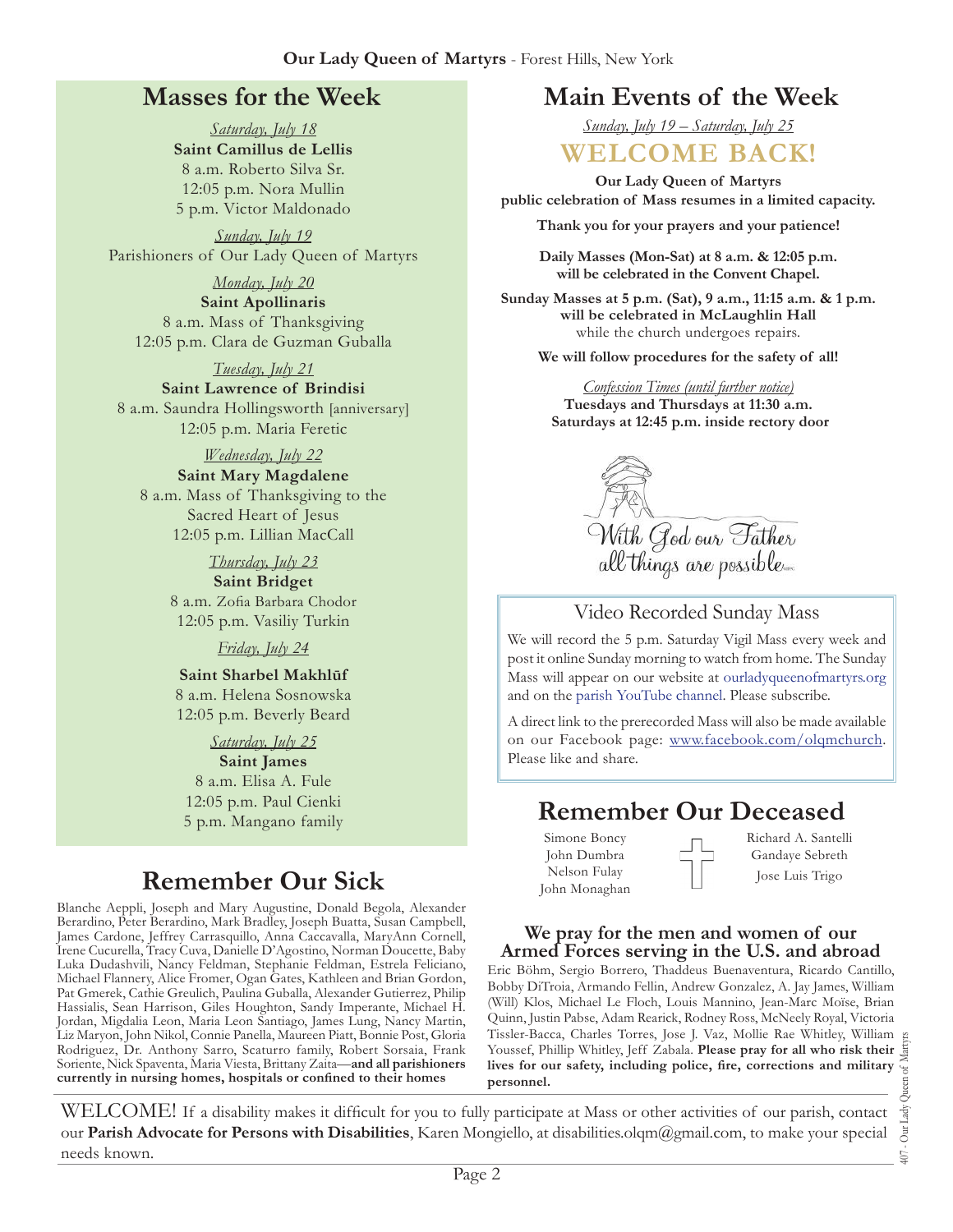### **This Week's Reflection On Freedom to Serve in Healthcare & Social Services**

*From the OLQM Social Action Committee—Over seven weeks in June and July, our reflections focus on Religious Freedotm and Religious Persecution, in solidarity with Religious Freedom Week.*



Pray that governments would respect the consciences of the Little Sisters of the Poor and all Christians who care for the sick and vulnerable.

**REFLECT:** For centuries, the Church has carried on the healing ministry of Christ by building institutions dedicated to medicine and accompaniment of the dying. Indeed, the Church invented the hospital as we know it. Today, orders like the Little Sisters of the Poor serve elderly low-income Americans of all backgrounds. But the Little Sisters' work was put at risk because of lawsuits brought by the states of California and Pennsylvania against the expanded religious and moral exemption to the Health and Human Services (HHS) mandate, and Catholic hospitals are constantly defending themselves against lawsuits and government orders that try to force them to participate in harmful procedures, such as sterilization, gender reassignment surgery, and even abortion. It is unthinkable that we would undermine our mission to heal by destroying innocent life and harming the persons for whom we are called to care.

**ACT:** Take action to support religious liberty! Text "FREEDOM" to 84576 to receive news updates and action alerts.

**LEARN:** View the video [Catholics Called to Stand Up](https://bit.ly/36xHDKS) [for Conscience Rights](https://bit.ly/36xHDKS), which is posted on our website at [ourladyqueenofmartyrs.org/Religious-Freedom,](https://ourladyqueenofmartyrs.org/religious-freedom/) along with other resources.

To learn more about the legislative issues that impact us as Catholics and how you can express your opinions to our elected officials, we also encourage you to sign up for "Action Alerts" from the New York State Catholic Conference at [www.nyscatholic.org/nys-catholic-conference-action-center](https://www.nyscatholic.org/nys-catholic-conference-action-center).

### **Order of Mass**

**Sixteenth Sunday in Ordinary Time**

**Entrance** "O God, Our Help in Ages Past"

**First Reading***—Wisdom 12:13, 16-19*

**Responsorial Psalm** *Lord, you are good and forgiving.*

**Second Reading***-—Romans 8:26-27*

**Gospel***—Matthew 13:24-43*

**Homily**

**Offertory** "Sing a New Song unto the Lord"

> **Communion** "Eat This Bread"

**Closing Hymn** "Holy God, We Praise Thy Name" *Communion is distributed during exit* 

#### **Watch Sunday Mass Online**  Video recording of the Sunday Mass at OLQM is viewable on our church website **[ourladyqueenofmartyrs.org](https://ourladyqueenofmartyrs.org)**

**Watch Daily Mass Online**  Livestreamed from the Co-Cathedral of St. Joseph in Brooklyn at [netny.tv/masses](https://netny.tv/masses/)

### **Second Collections**

›› Today's second collection is for Pastoral Care. Sunday, July 26, the second collection will be for grounds maintenance.

›› Use the blue envelope at any time to contribute to the Parish Endowment Fund: [ourladyqueenofmartyrs.org/blue-envelope.](https://ourladyqueenofmartyrs.org/blue-envelope/) At our online Parish Giving portal, select Blue Envelope from the pull-down menu.

›› For [online Parish Giving](https://ourladyqueenofmartyrs.org/parish-giving/) technical support, call 866-307-7140, Monday through Friday, 8:30 a.m. to 4:30 p.m.

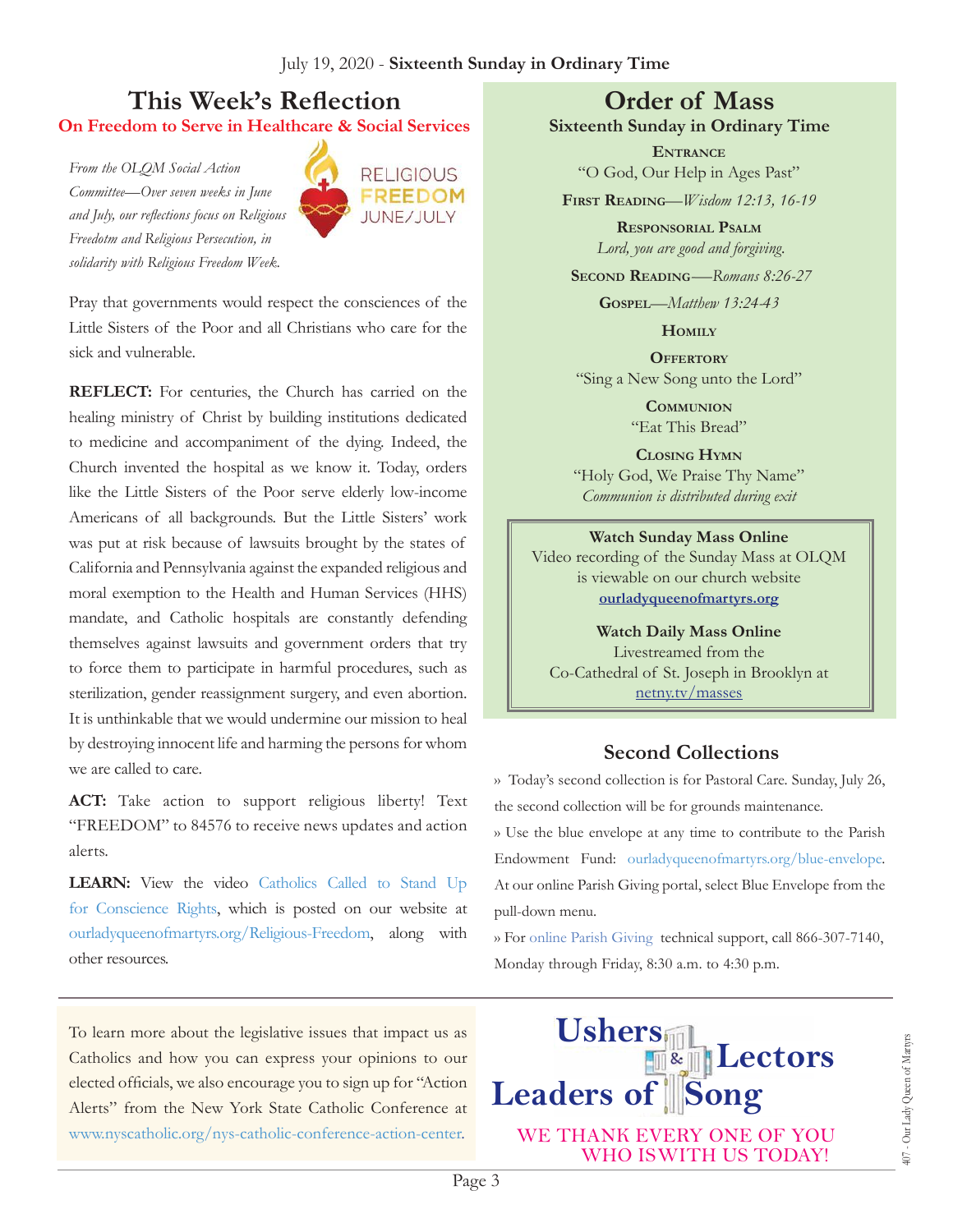# Major Church Repair 2020 - Parishioner Report #5

*by Fr. Francis Passenant, Administrator*

We are pleased to announce that as of last Sunday (July 12th), the church lobby has been reopened and visits during the day to the Blessed Sacrament are available again. Please walk on the mats, as the final seal still needs to be applied to the floor.

The tempo of the project has been established with the cooperation of the companies providing their services. Each group coordinates with the other where they need to be at certain times to accomplish their work without getting in each other's way. This cooperation has led to the timely completion of each portion of the project, thus far maintaining the schedule originally discussed last year.

The floor project is well into the second phase, with the front pews moved to the middle of the church to access the remaining section of the floor. As you read this fifth report, this project should have been completed.

Today's picture shows the washing of the wall above the St. Joseph Altar and the bulletin cover shows the final result. The scaffolding is now being moved to the Rose Window wall for restoration. The new lighting has only confirmed the necessity of this project, as 80 years of candle soot, incense smoke, and street pollution needed to be cleaned. This process restores the walls to their original appearance in 1938. The Blessed Mother's Altar presents more of a challenge since there was water damage. The church roof project (2015–2017) fixed the leaks and now we can restore the damaged wall.



Before and After—*Wall above the St. Joseph Altar. Notice the untouched areas near the ceiling molding (dark square on the right and area left of the stained glass window).* 

MORE NEXT WEEK.

### *"The Spirit too helps us in our weakness, for we do not know how to pray as we ought."*

Do you approach the Lord in prayer with the confident strength given by the Holy Spirit, asking that He make known your unique vocation? If God may be inviting you to consider the priesthood or consecrated life, contact the Vocation Office at 718-827-2454 or email: vocations@diobrook.org.

### **PLEASE SUPPORT OUR ADVERTISERS**

Coronavirus has greatly impacted our parish and our friends and neighbors who advertise in the church bulletin. The costs of printing our bulletin and hosting our website are subsidized completely by the companies whose advertisements appear each week at the back of the bulletin. Please patronize their businesses, especially at this challenging time. Thank you.

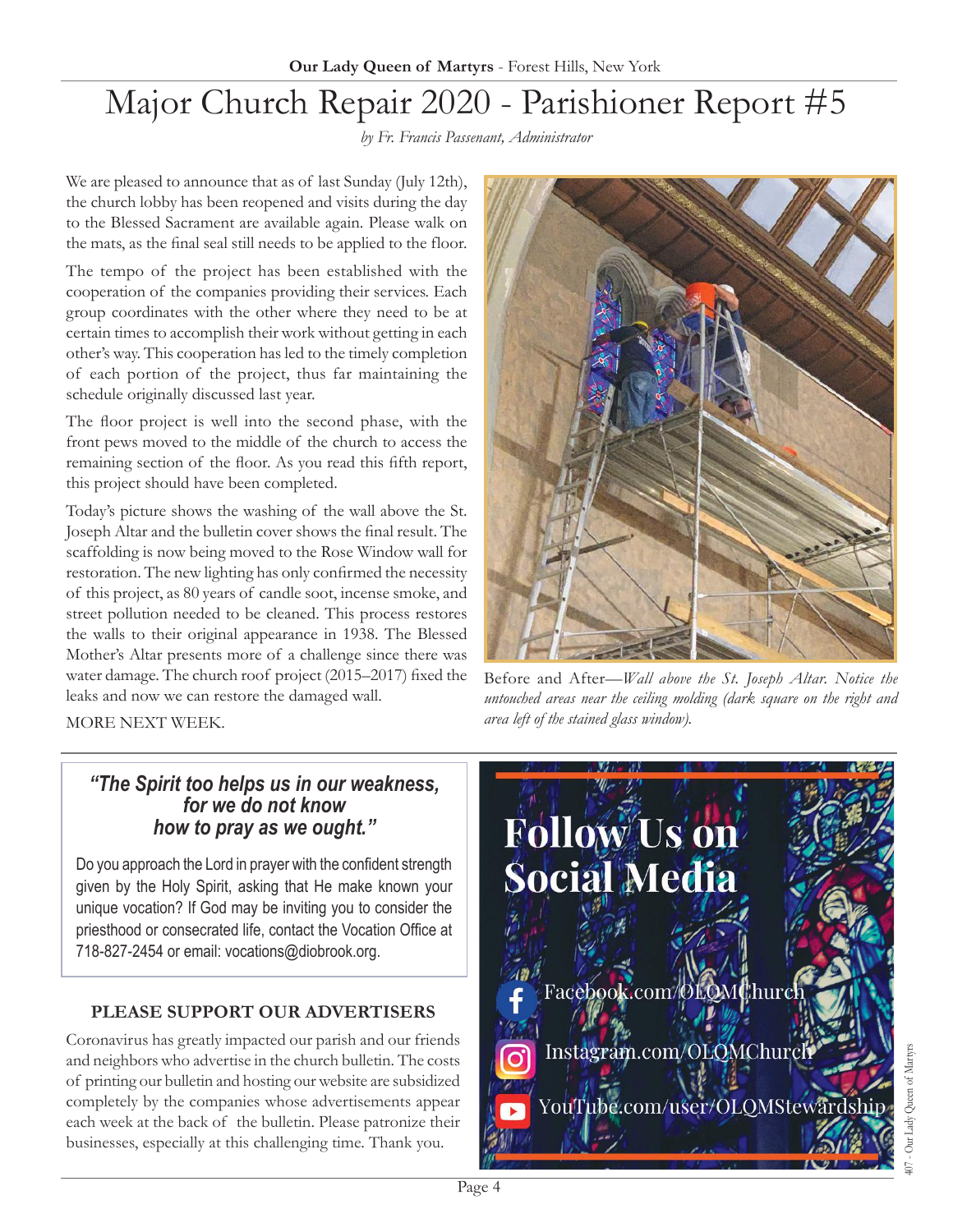# **For the Well-Being of All**

Wear a face mask (required).

Bring your own hand sanitizer or wear gloves.

Use the bathroom at home before coming to Mass.

Arrive 20 minutes before Mass start time.

Use designated entrance only.

Remain six feet apart.

Follow the instructions of the ushers on seating, Communion distribution, and exiting.



If you are not feeling well, please continue to pray in the privacy of your home and watch Sunday Mass on our website.

**Thank You for Cooperating!**

# Faith Sharing Groups on Zoom

Are you looking to explore the Bible with others? Then Join Us.

Sunday Morning Bible Study: 10AM to 11AM discussing St. John's Gospel. To join please contact Noila Johnson: [noilas@hotmail.com](mailto:noilas@hotmail.com)

Tuesday Evenings: 6:30PM to 8PM *Through the Word* (Bible Study). To join please contact Joseph Terry: [josephterry@gmail.com](mailto:josephterry@gmail.com)

# **KEEP UP YOUR INCREASED SUPPORT**

#### **Weekly Collections**

| McLaughlin Hall      | July 5                 | July 12                |
|----------------------|------------------------|------------------------|
| 1st Collection       | \$2,834.00             | \$2,418.00             |
| 2nd Collection       | (ground maint.) 579.00 | (Major Repairs) 930.00 |
| Catch-up Envelope    |                        | 530.00                 |
| Subtotal (McL Hall)  | 3.413.00               | 3,878.00               |
| Mail In/Lobby Box    | 2.542.00               | 3.522.00               |
| Catch-up Envelope    | 1,112.00               | 5,000.00               |
| Online Parish Giving | 5,840.86               | 5,412.32               |
| <b>TOTAL</b>         | \$12,907.86            | 17,812.32              |
| Weekly Income Need*  | 21,250.00              | 21,250.00              |
| Surplus/(Deficit)    | (8,342.14)             | (3,437.68)             |

\* Amount needed weekly to meet church expenses. Weekly figures are unaudited. Totals do not reflect other income sources. Our goal is to cover parish expenses through higher first collections to ensure a fiscally sound position, without having to depend on less reliable income streams.

Please remember the Roman Catholic Church of Our Lady Queen of Martyrs in your will and estate planning. Contact Bishop Sanchez or Father Passenant at 718-268-6251.

# **2020–2021 School Year Religious Education Registration**

Registration is open and online only at our parish website at [ourladyqueenofmartyrs.org/re](https://ourladyqueenofmartyrs.org/re/). Children's religious education at OLQM is for students grades 1 through 8 and high school students up to age 16. Each family is asked to complete the online registration form.

For parents enrolling their children, fees are \$130 for one child, \$180 for two children, \$200 for three children. For students receiving First Communion, there is an additional fee of \$50 for sacramental preparation; for students receiving Confirmation the additional fee is \$90.

For new students, parents must also submit a copy of the child's Baptism certificate to [olqmreled@gmail.com.](mailto:olqmreled@gmail.com)

## **Adult Confirmation and RCIA**

We want all who want to form a connection with our Church to feel welcome. If you have questions about classes for Adult Confirmation, co[ntact](https://ourladyqueenofmartyrs.org/rcia/) 

RCIA—Rite of Catholic Initiation for Adults—please contact us. Email [olqmrcia@gmail.com](mailto:olqmrcia@gmail.com) or call 718-268-6251, ext. 27, and leave a message. Your call will be returned.



# **Contact Us**

**BY EMAIL** Rectory Office: **rectoryolqm@aol.com**

Pastor's Office: pastorolqm@aol.com

Administrator's Office: admn.olqm@yahoo.com

Bulletin Subjects: olqmcomm@aol.com

OLQM Catholic Academy info@olqmca.org

Pastoral Care Office: dfport@gmail.com

Religious Education Office: olqmreled@gmail.com

RCIA Office: olqmrcia@gmail.com

Deacon Greg Kandra: dcngreg@gmail.com

Disabilities Advocate: disabilities.olqm@gmail.com **BY TELEPHONE** Rectory Office:

**718-268-6251 Emergency** (last rites)

718-810-9788 (after office hours)

OLQM Catholic Academy: 718-263-2622

Religious Education Office: 718-263-0907

RCIA Office: 718-268-6251, ext. 27

OLQM Charity Outreach: 718-268-6251, ext. 43

#### **ONLINE**

Website: www.ourladyqueenofmartyrs.org

Facebook, Twitter and Instagram: @OLQMChurch

407-Our Lady Queen of Martyrs

407-Our Lady Queen of Martyrs

OLQM Catholic Academy: www.olqmca.org